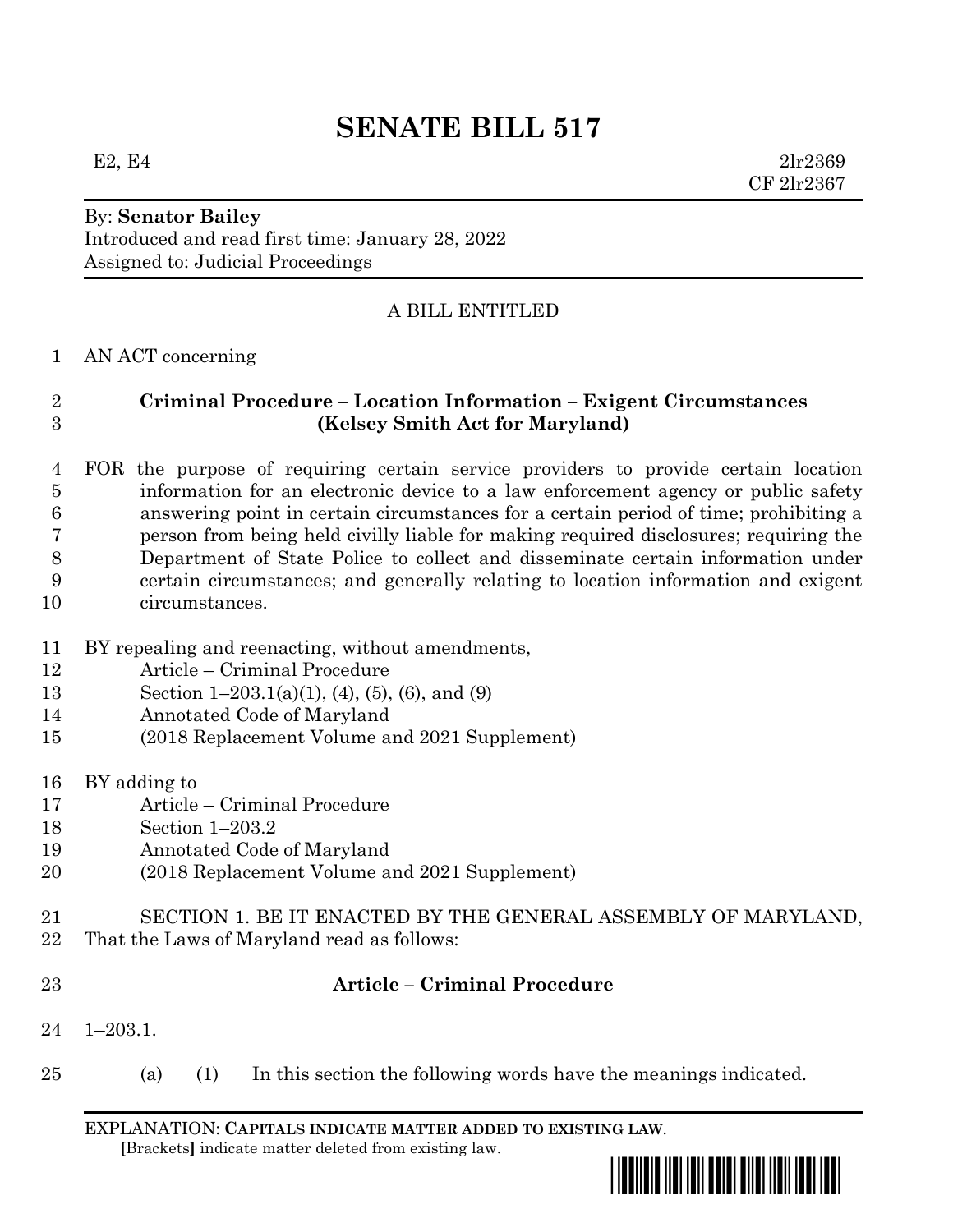#### **SENATE BILL 517**

 (4) (i) "Electronic device" means a device that enables access to or use of an electronic communication service, as defined in § 10–401 of the Courts Article, a remote computing service, as defined in § 10–4A–01(c) of the Courts Article, or a geographic location information service. (ii) "Electronic device" does not include: 1. an automatic identification system installed on a vessel in accordance with Title 33, Part 164.46 of the Code of Federal Regulations; or 2. a vessel monitoring system (VMS) or a VMS unit installed on board a vessel for vessel monitoring in accordance with Title 50, Part 648 of the Code of Federal Regulations. (5) "Exigent circumstances" means an emergency or other judicially recognized exception to constitutional warrant requirements. (6) "Location information" means real–time or present information concerning the geographic location of an electronic device that is generated by or derived from the operation of that device. (9) "Service provider" means the provider of an electronic communication service, a remote computing service, or any location information service. **1–203.2. (A) (1) IN THIS SECTION THE FOLLOWING WORDS HAVE THE MEANINGS INDICATED. (2) "ELECTRONIC DEVICE" HAS THE MEANING STATED IN § 1–203.1 OF THIS SUBTITLE. (3) "EXIGENT CIRCUMSTANCES" HAS THE MEANING STATED IN § 1–203.1 OF THIS SUBTITLE. (4) "LOCATION INFORMATION" HAS THE MEANING STATED IN § 1–203.1 OF THIS SUBTITLE. (5) "PUBLIC SAFETY ANSWERING POINT" HAS THE MEANING STATED IN § 1–301 OF THE PUBLIC SAFETY ARTICLE. (6) "SERVICE PROVIDER" HAS THE MEANING STATED IN § 1–203.1 OF THIS SUBTITLE.**